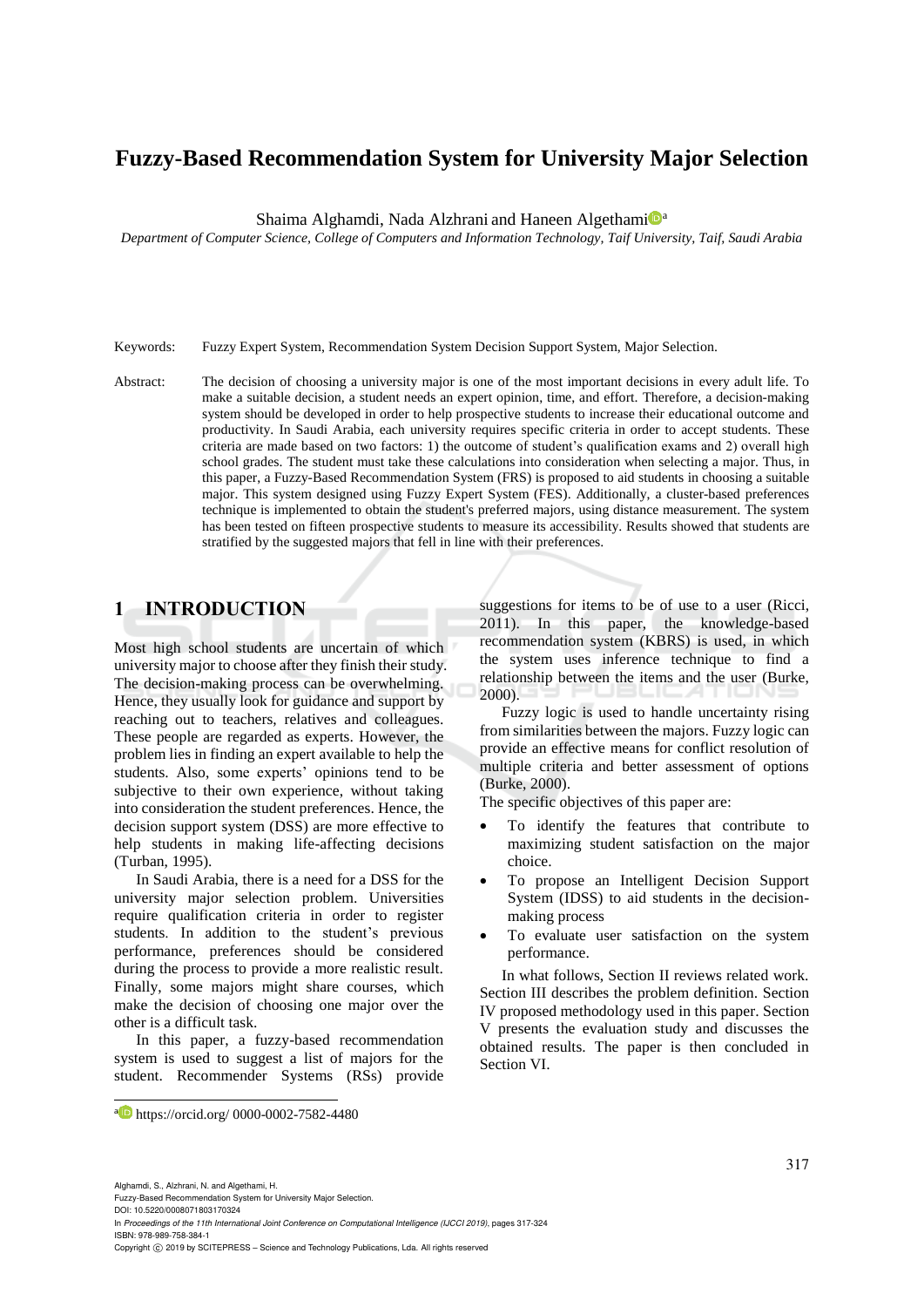### **2 LITERATURE REVIEW**

Recommendation systems (RSs) were found to be a helpful tool (Yera, 2017). It can help students to find, organize, and use resources that match their individual goals, interests, and current knowledge (Al-Badarenah et al, 2016). Nevertheless, recent studies show different approaches for managing uncertainty in recommender systems, such as Bayesian approaches (Luis M. de Campos, 2008), Markov models (Nachiketa Sahoo, 2012), fuzzy approaches (Azene Zenebe, 2009), genetic algorithms (Holland, 1992), or neural networks (Lehr, 1990).

Recommendation systems have played an important role in education. One of these systems is a Markov Chain Collaborative Filtering Model for Course Enrollment Recommendations by (Elham S.Khorasani, 2016). Another recommendation system is course recommender system using association rules by (Narimel Bendakir, 2006). Another recommendation system is designed by (Desi Purwanti Kusumaningrum, 2017) entitled Recommendation System for Major University Determination Based on Student's Profile and Interest.

There are also, number of studies that have addressed the major selection problem. One of these studies is a Prototype Rule-based Expert System with an Object-Oriented Database for University Undergraduate was proposed by (Ahmar, 2012). The study highlighted the importance of using an expert system supported by an object-oriented database. Also, it used Kappa-PC expert system development environment, which supports rule-based reasoning, object-oriented modelling, list processing, and graphical user interface construction components. This ES has three major components that are: 1) Knowledgebase; 2) Inference engine; 3) User interface.

Another study is the Decision Support System for Major Selection Vocational High School (VHS) using Fuzzy Logic Android-Based was proposed by (Salaki, 2015). It is a DSS to aid the student in the decision-making process, based on the score of acceptance exams to specify the appropriate VHS major for the student. The DSS consists of three main parts: 1) Information system; 2) DSS, which has three subsystems Database subsystem, Model subsystem, Dialog Subsystem; 3) Fuzzy Inference System.

In the previously presented literature, fuzzy logic was used to deal with uncertainty in relative problems. Additionally, database systems were also used to store data. Finally, a graphical user interface

was also used to retrieve online information. Hence, the same components are used in developing the FRS for the university major selection problem presented in this paper. Even though the previous studies have used fuzzy expert systems to solve this problem, it is worthy to develop an efficient IDSS for tackling realworld major selection, for students applying to Taif University at Saudi Arabia. The intended contribution focuses on the use of fuzzy logic to improve the performance of knowledge-based recommender systems. The combination harnesses its power with the fuzzy expert system.

### **3 PROBLEM STATEMENT**

The major selection problem aims to maximise student satisfaction on their major choice to minimise the number of ungraduated students.

There are two tracks in high school, science and art. Each track has specific majors. Students from each track can apply only to those majors. However, the science track has more options than the art track. For example, a student applying for mathematics must be from the science track. On the other hand, a student applying for linguistics can be from science or art track. Thus, the high school track affects the direction of the result of the system.

Universities require three qualification criteria to accept students. third-year high school percentage (HSA), and percentages of two tests:1) General Ability Test (GAT) and 2) Achievement test (AT).

The proposed recommendation system suggests a list of suitable majors based on the student's overall percentage and the student's preferences. The percentage is calculated based on the GAT, AT and HSA values.

In Taif University (TU), there are ten colleges, with each college having several majors to choose from and different calculation scheme. The student's overall percentage to be accepted in medicine and pharmacy colleges are calculated as shown in equation (1), where HSA and AT must be greater than or equal 75%. The student's overall percentage to be accepted in engineering, computers and information technology and applied medical sciences colleges is calculated also as shown in equation (1), however HSA and AT must be greater than or equal 70%. The student's overall percentage value for the science college is calculated as shown in equation (2). The student's overall percentage value for the art, education, shari'a, and business administration colleges is calculated as shown in equation (3). Note that  $\alpha = 0.3$ ,  $\beta = 0.4$  and  $\gamma = 0.5$ .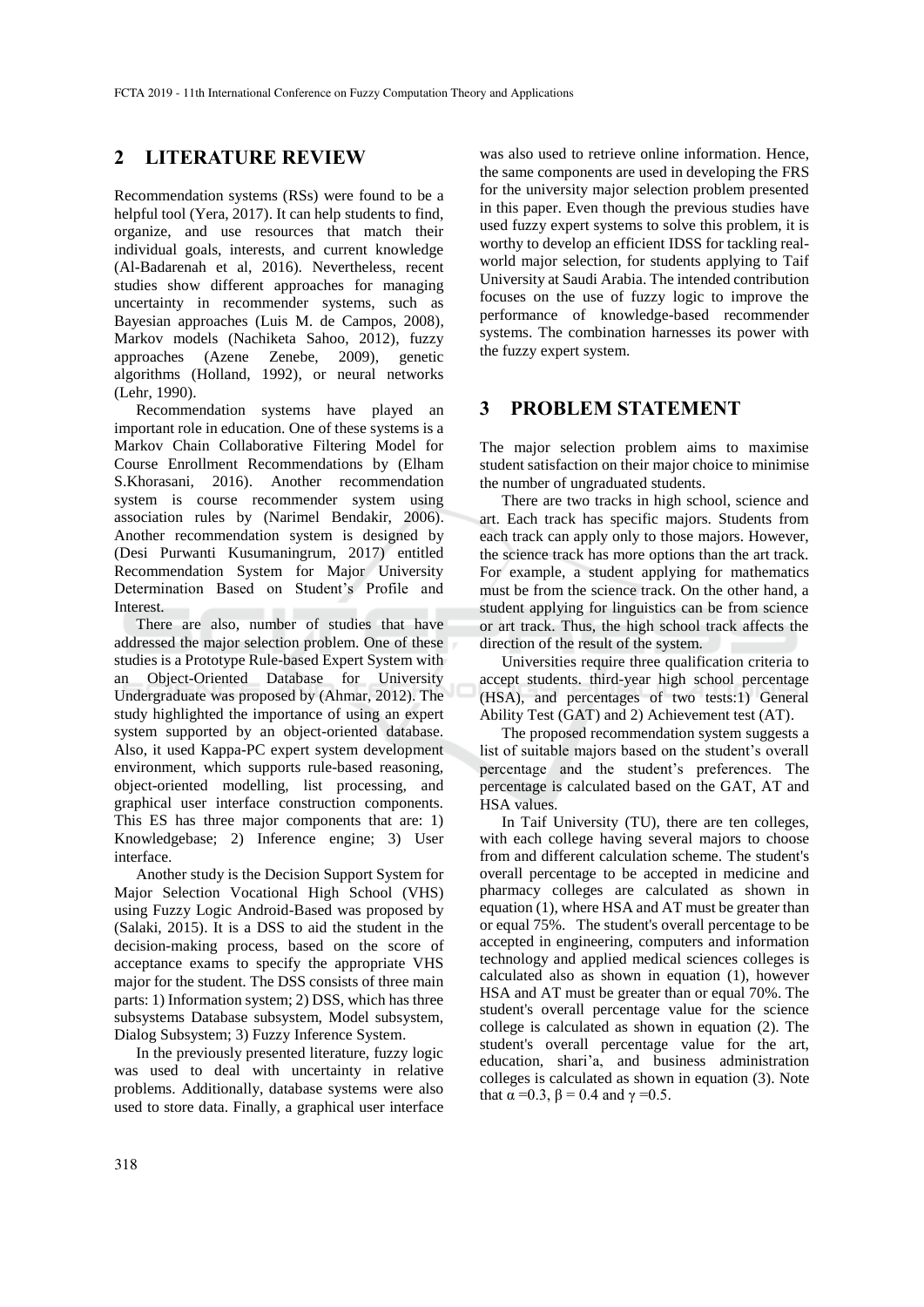$$
P_{M|E} = (HSA \times \alpha) + (GATS \times \alpha)
$$
  
+ 
$$
(AT \times \beta).
$$
 (1)

$$
P_S = (HSA \times \beta) + (GATS \times \alpha) + (AT \qquad (2)
$$
  
 
$$
\times \alpha).
$$

$$
P_A = (HSA \times \gamma) + (GATS \times \gamma). \tag{3}
$$

### **3.1 Data Collection**

Prospective students find it difficult to select a university major. If they are not satisfied with their selection, they might change their major during their four-year degree program. In order to understand the factors affecting their decisions, two surveys were conducted. The first survey targeted high school students. The second survey targeted university students to give their insights after spending a year in a specific major.

The survey had 239 prospective participants and 392 university participants. In both surveys, a high percentage of students agreed on the difficulty of choosing a university major. In addition, more than half of the participants recommend the need for a system to help them in the decision-making process.

### **4 METHODOLOGY**

### **4.1 Fuzzy Expert System Implementation**

The aim of this step is to define a set of available majors for each student, i.e. the majors where the student's overall percentage matches the major requirements.

First, the high school track must be identified. the overall percentage is calculated as explained in Section III by using HSA, AT and GAT values. For a science student,  $P_{M|E}$ ,  $P_S$ , and  $P_A$  values are computed, since she/he can enroll in both science and art majors. On the other hand, only  $P_A$  value is computed for art students, as they are only allowed to enroll in art majors. If the user is a science student, the following step is to ask her/him to choose their preferred track in the university. If the student chooses the art track; the system only deals with  $P_A$ , i.e. for the art section. If the science student chooses the science track; the system handles three values, i.e.  $P_{M|E}$ ,  $P_S$ , and  $P_A$ .

The values are then passed to the FES to determine the applicable majors for the student, with respect to the previous criteria.

#### **4.1.1 Fuzzy Logic Process**

This process consists of a number of steps as follows: 1. Identify the linguistic variables and values, as presented in Table 1 (Jang J. S., 1997).

Table 1: Linguistic variables.

| <b>Type</b> | Linguistic variable                                                    | <b>Linguistic value</b>    |
|-------------|------------------------------------------------------------------------|----------------------------|
| Input       | Science,<br>Engineering,<br>Medicine,<br>Art                           | High,<br>Medium,<br>or Low |
| Output      | Science_Major,<br>Engineering _Major,<br>Medicine _Major,<br>Art_Major | High,<br>Medium,<br>or Low |

2. Identify fuzzy sets and their corresponding membership functions. The antecedent fuzzy sets represent the overall percentage constraints imposed by the university. For each college, the student's overall percentage is classified into one of the three fuzzy sets. This definition is used further in the rule evaluation, in order to ensure that the colleges and majors are within the student's range. Figures 1, 2, 3 and 4 present the antecedent fuzzy sets. In these figures, the x-axis represents the student's overall percentage values and the y-axis represent the corresponding membership values. The overall percentage values (i.e. the x-axis) are driven from Taif University enrollment data from last year.

Table 2: Antecedent fuzzy sets and ranges.

| Medicine and Pharmacy fuzzy sets and their ranges |                 |           |  |  |
|---------------------------------------------------|-----------------|-----------|--|--|
| <b>Fuzzy set</b>                                  | Range           | µ=1       |  |  |
| Low                                               | [80.00, 88.00]  | 80.00     |  |  |
| Medium                                            | [85.00, 91.00]  | 87.00     |  |  |
| High                                              | [89.00, 100.00] | 100.00    |  |  |
| Science fuzzy sets and their ranges               |                 |           |  |  |
| <b>Fuzzy set</b>                                  | Range           | $\mu = 1$ |  |  |
| Low                                               | [70.00, 78.00]  | 70.00     |  |  |
| Medium                                            | [75.00, 88.00]  | 81.00     |  |  |
| High                                              | [85.00, 100.00] | 100.00    |  |  |
| <b>Engineering fuzzy sets and their ranges</b>    |                 |           |  |  |
| <b>Fuzzy set</b>                                  | Range           | $\mu = 1$ |  |  |
| Low                                               | [75.00, 80.00]  | 75.00     |  |  |
| Medium                                            | [78.00, 90.00]  | 84.00     |  |  |
| High                                              | [88.00, 100.00] | 100.00    |  |  |
| Art fuzzy sets and their ranges                   |                 |           |  |  |
| <b>Fuzzy set</b>                                  | Range           | µ=1       |  |  |
| Low                                               | [70.00, 78.00]  | 70.00     |  |  |
| Medium                                            | [75.00, 88.00]  | 81.00     |  |  |
| High                                              | [85.00, 100.00] | 100.00    |  |  |

They depend on 1) the average of all student who were accepted last year and 2) the number of available seats in each major. These values are uncertain and can change every year. The ranges provided by the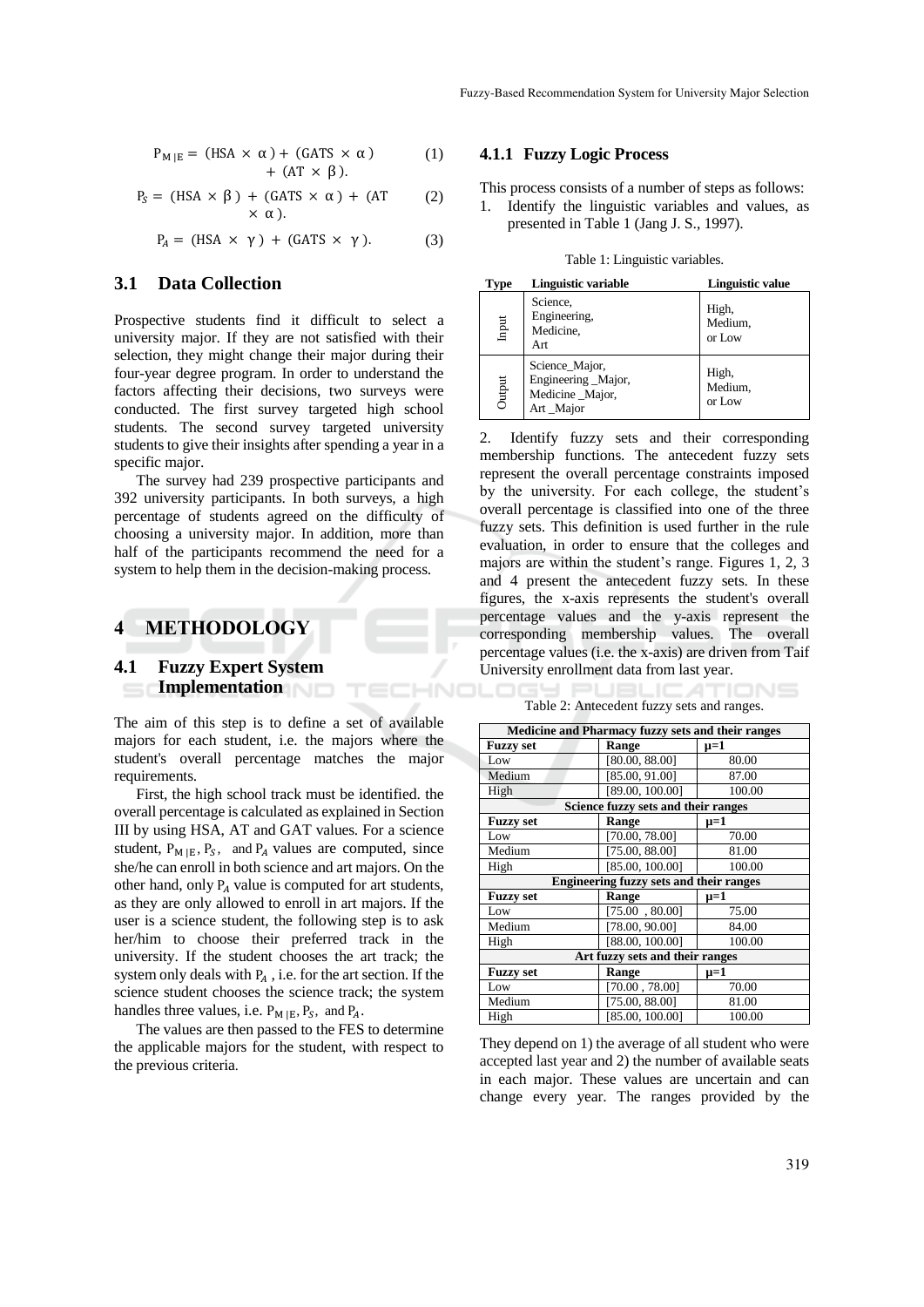| <b>Science_Major fuzzy sets</b>                                                                                                                                                                                                                        |           |                     |                  |
|--------------------------------------------------------------------------------------------------------------------------------------------------------------------------------------------------------------------------------------------------------|-----------|---------------------|------------------|
| <b>Applicable Majors</b>                                                                                                                                                                                                                               | $\mu = 1$ | Range               | <b>Fuzzy set</b> |
| Biology-Zoology - Microbiology- Biotechnology- Food Science - Chemistry - Physics -<br><b>Mathematics Accounting</b>                                                                                                                                   | 00.00     | [00.00, 11.00]      | High             |
| Biology-Zoology - Microbiology- Biotechnology- Food Science - Chemistry - Physics -<br>Mathematics Accounting                                                                                                                                          | 15.00     | [10.00, 21.00]      | Medium           |
| Biology-Zoology-Chemistry-Physics-Mathematics                                                                                                                                                                                                          | 30.00     | [20.00, 30.00]      | Low              |
| <b>Engineering _Major fuzzy sets</b>                                                                                                                                                                                                                   |           |                     |                  |
| <b>Applicable Majors</b>                                                                                                                                                                                                                               | $\mu = 1$ | Range               | <b>Fuzzy set</b> |
| Computer Science – Information Technology –Interior Design – Industrial Engineering –<br>Architectural Engineering - Computer Engineering - Radiology -Nursing - Physical<br>Therapy - Laboratories                                                    | 30.00     | [30.00, 41.00]      | High             |
| Computer Science - Information Technology - Interior Design - Industrial Engineering -<br>Architectural Engineering – Computer Engineering – Radiology – Nursing Laboratories                                                                          | 45.50     | [40.00, 51.00]      | Medium           |
| Computer Science - Information Technology                                                                                                                                                                                                              | 60.00     | [50.00, 60.00]      | Low              |
| <b>Medicine Major fuzzy sets</b>                                                                                                                                                                                                                       |           |                     |                  |
| <b>Applicable Majors</b>                                                                                                                                                                                                                               | $\mu=1$   | Range               | <b>Fuzzy set</b> |
| Medicine - Pharmacy                                                                                                                                                                                                                                    | 30.00     | [60.00, 71.00]      | High             |
| None                                                                                                                                                                                                                                                   | 45.50     | [70.00, 81.00]      | Medium           |
| None                                                                                                                                                                                                                                                   | 60.00     | [80.00, 90.00]      | Low              |
| <b>Art Major fuzzy sets</b>                                                                                                                                                                                                                            |           |                     |                  |
| <b>Applicable Majors</b>                                                                                                                                                                                                                               | $\mu=1$   | Range               | <b>Fuzzy set</b> |
| All art majors                                                                                                                                                                                                                                         | 90.00     | [90.00,<br>101.001  | High             |
| Marketing-Management - English-Arabic-Media and communication science-Early<br>childhood – Sports – Graphical Design – Fabric Design and Fashion - Shari'a - algara'at –<br>Art-Psychology - Economics - Systems - Sciences of Quran - Islamic Culture | 105.00    | [100.00,<br>111.00] | Medium           |
| English                                                                                                                                                                                                                                                | 120.00    | [110.00,<br>120.001 | Low              |

Table 3: Consequent fuzzy sets for each applicable major.

university represents the medium fuzzy set, where any value above that range is considered high and any value below is considered low.

Table 2 summaries all the antecedent fuzzy sets. It consists of the fuzzy sets and their corresponding ranges. The range consists of the average values starting from 70%, i.e. the lower bound for enrollment in TU, is 100%.

The consequent fuzzy sets will specify a range for each value (Medicine, Engineering and Computers and Information Technology, Science, Art). The ranges determine the applicable majors for the student. Generally, the ranges in the consequent part start from 0 to 120. Figures 5, 6, 7 and 8 present the consequent fuzzy sets. Values overlapping is minimized to help in the elimination process to provide the student with the available majors only.

Table 3 displays the consequent fuzzy sets. It illustrates the applicable majors for each fuzzy set. The system returns a value that is used to determine the set of applicable majors for the student based on her/his overall percentage. For example, in Engineering\_Major fuzzy sets if the value of the consequent is 35, then the applicable majors for the student is only computer science and information

technology. This value is used to retrieve the available majors for the student from the database, which stores the fuzzy sets ranges based on the university majors. A triangular membership function is used, as shown in equation (4), due to its suitability of the overall percentage value. This function has four parameters: 1) average value (AVG), 2) Lower Bound (LB), 3) Membership Function (MP), and 4) Upper Bound (UB) (Jang J. S., 1997).





 $\overline{85}$ 

 $\mathbf{x}$ 

 $100$ 

 $\overline{75}$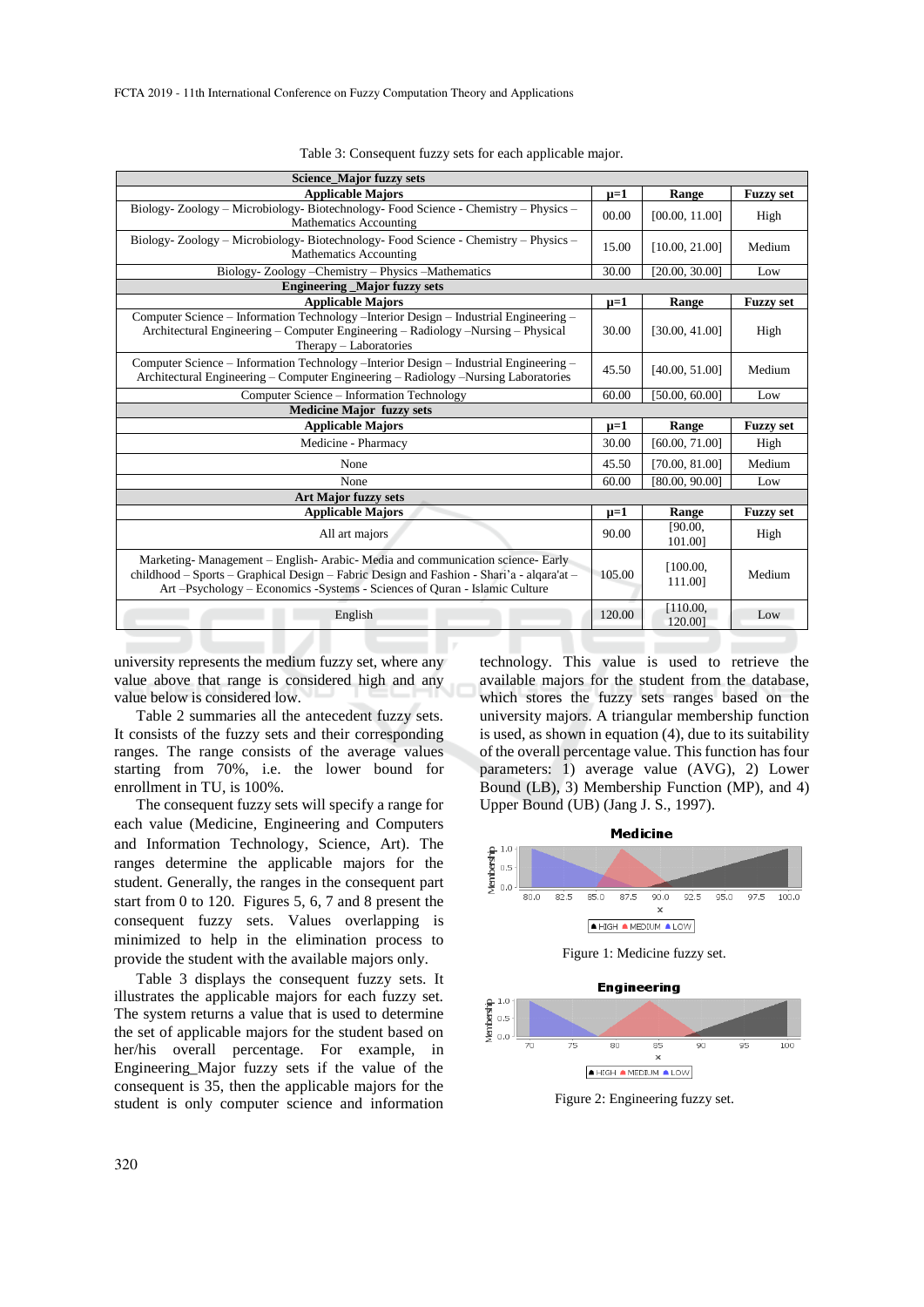



Figure 8: Art\_Major fuzzy set.

$$
\mu (AVG, LB, MP, UB)
$$
\n
$$
= \begin{cases}\n0, & \text{if AVG} \leq \text{LB} \\
\frac{\text{AVG} - \text{LB}}{\text{MP} - \text{LB}}, & \text{if AVG} \in (\text{LB}, \text{MP}] \\
\frac{\text{UB} - \text{AVG}}{\text{UB} - \text{MP}}, & \text{If AVG} \in (\text{MP}, \text{UB}) \\
0, & \text{If AVG} \geq \text{UB}\n\end{cases}
$$
\n(4)

### **3 INFERENCE MECHANISM**

Table 4: System Knowledgebase.

| <b>Fuzzy Rules</b>   |        |                    |        |  |
|----------------------|--------|--------------------|--------|--|
|                      | Low    | THEN Science_Major | Low    |  |
| <b>IF Science IS</b> | Medium | IS                 | Medium |  |
|                      | High   |                    | High   |  |
| ΙF                   | Low    | <b>THEN</b>        | Low    |  |
| Engineering          | Medium | Engineering Major  | Medium |  |
| <b>IS</b>            | High   | <b>IS</b>          | High   |  |
| <b>IF</b> Medicine   | Low    | <b>THEN</b>        | Low    |  |
| IS                   | Medium | Medicine_Major IS  | Medium |  |
|                      | High   |                    | High   |  |
|                      | Low    |                    | Low    |  |
| <b>IF Art IS</b>     | Medium | THEN Art_Major IS  | Medium |  |
|                      | High   |                    | High   |  |

Table 4 presents the knowledge base of the system as IF-THEN rules. Rule evaluation executes the rules based on the student's input. Antecedent value is used in the evaluation of the consequent part. Rule aggregation combines all the fuzzy sets that resulted from firing the rules in the last stage. The combined fuzzy sets are in the same universe of discourse. This combination is used as an input for the defuzzifier.

## **4 DEFUZZIFICATION**

The algorithm used to defuzzify the values is the center of gravity algorithm (COA), as shown in equation (5). Centre-of-Area algorithm is commonly used in the defuzzification process and there are many studies that have used it such as (Maranate, 2014), (X.Y. Djam, 2011), and (Enes Erkan, 2016). The COA, as shown in equation 6, is defined for a finite universe of discourse (Jang J.-S. R., 1997). The x is the value in the universe of discourse, and  $\mu(x)$  is the corresponding membership value.

$$
COA = \frac{\sum x \mu(x)}{\sum \mu(x)}\tag{5}
$$

#### **4.1 Cluster-based Preferences**

The aim of this step is to cluster preferred majors into groups, where majors in the same group are more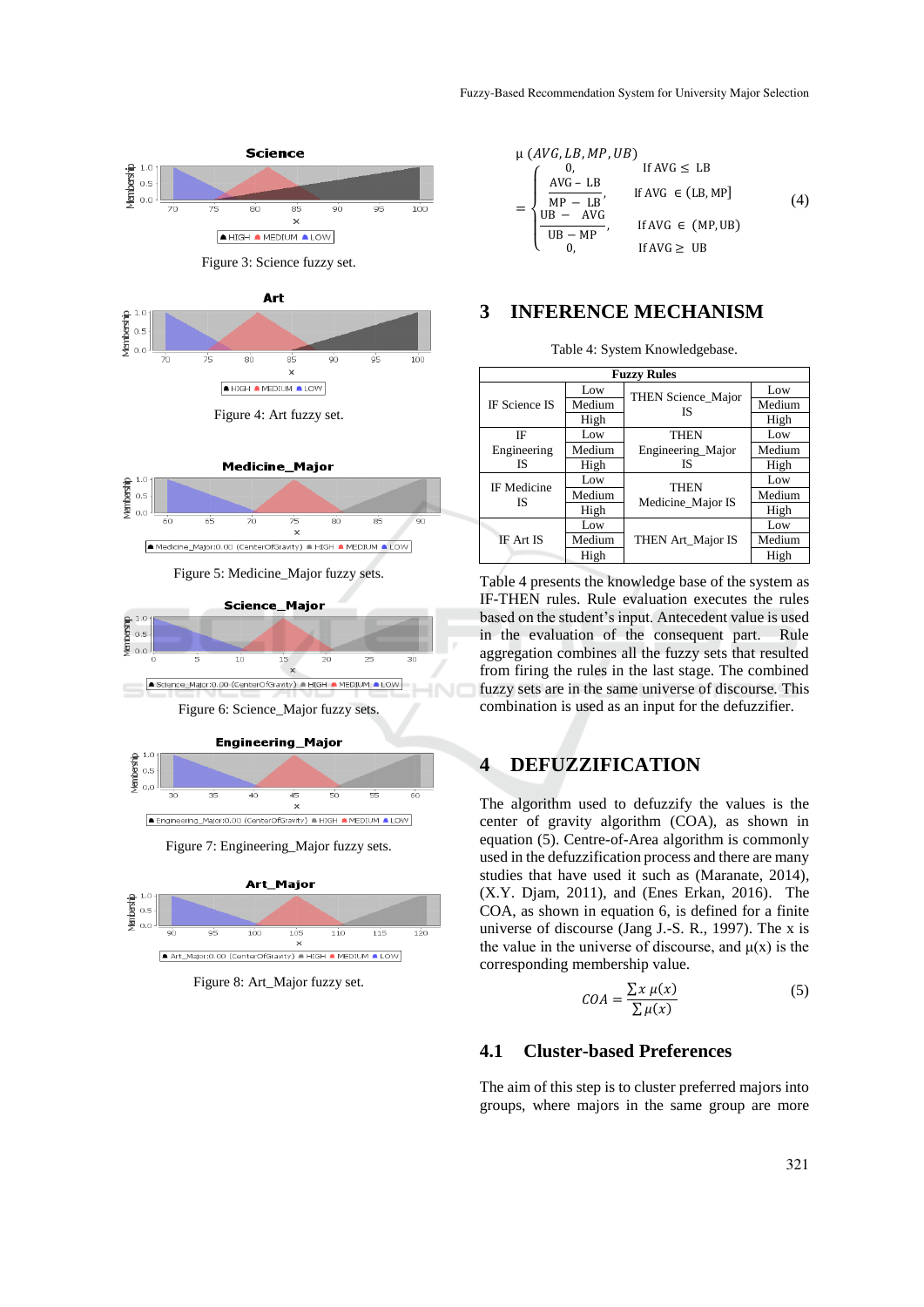similar than the majors in different groups. This arrangement can help the student to 1) choose set majors that they prefer and 2) give the student a chance to see other majors in case the student's average does not qualify to enter the major. The cluster-based preferences use distance measurements to calculate the similarity. To do so, the following steps are applied:

- Majors are divided into regions, based on the content similarity or the work field. Each region has a number of keywords and associated to one or more question, as shown in Table 5. Regions and questions are formed and validated by the university's faculty members of each major.
- Student's answers are recorded through an online questionnaire to define their preferences. This process aims to measure the student's interest in each region on a scale from one to five, where five is the maximum score. If the Group has more than one question, the average score is calculated based on the student's answers.
- The difference between the maximum score and the user score of a current question is calculated, as shown in equation (7).

$$
Score = \frac{\sum_{i=1}^{N} score_i}{N}
$$
 (6)

$$
Difference = Max_{score} - Score \qquad (7)
$$

In equation  $(6)$ , *N* is the is the number of questions for the region. Note the minimum distance is the closest to the preferred region.

 Record majors with the minimum distance region score, i.e. preferred majors.

#### **4.2 Elimination Process**

The aim is to ensure that the suggested majors are align with the student's overall percentage, with respect to the university constraints, while satisfying her/hid preferences. Thus, the final majors are computed based on the stored values. Where, for each student, the suggested majors are in the intersection area between two sets: 1) the applicable majors and 2) the preferred majors. i.e., Final Majors = Applicable Majors ∩ Preferred Majors

## **5 SYSTEM EVALUATION**

This stage is the first software development stage. Hence, a pre-alpha version of the system was released to test for the system accessibility in a high school in Taif, Saudi Arabia. The sample consisted of twelve high school students. Results showed that 66 % were strongly pleased with the system and 54% were pleased with suggestions provided by the system as shown in figures 9. A positive feedback was received from the students, where each student was led to a suitable major that fell in line with their preferences. Accordingly, the system can help in increasing the student's satisfaction by giving each student the chance to succeed in the suggested major.



Figure 9: High School Students' Feedback.

### **6 CONCLUSIONS**

This paper focused on designing a Fuzzy Recommendation System (FRS) that aided in students' decision in choosing their university major. The more satisfied are the students about their majors, the more productive they can be. However, measuring student's preferences and how it can relate specifically to the student's interests can raise the question of system accuracy. This problem can be solved by developing a detailed scale, with the help experts, to measure the student's preferences.

In future work, a comparison to existing methods must be conducted. Also, the system's accuracy and performance must be tested.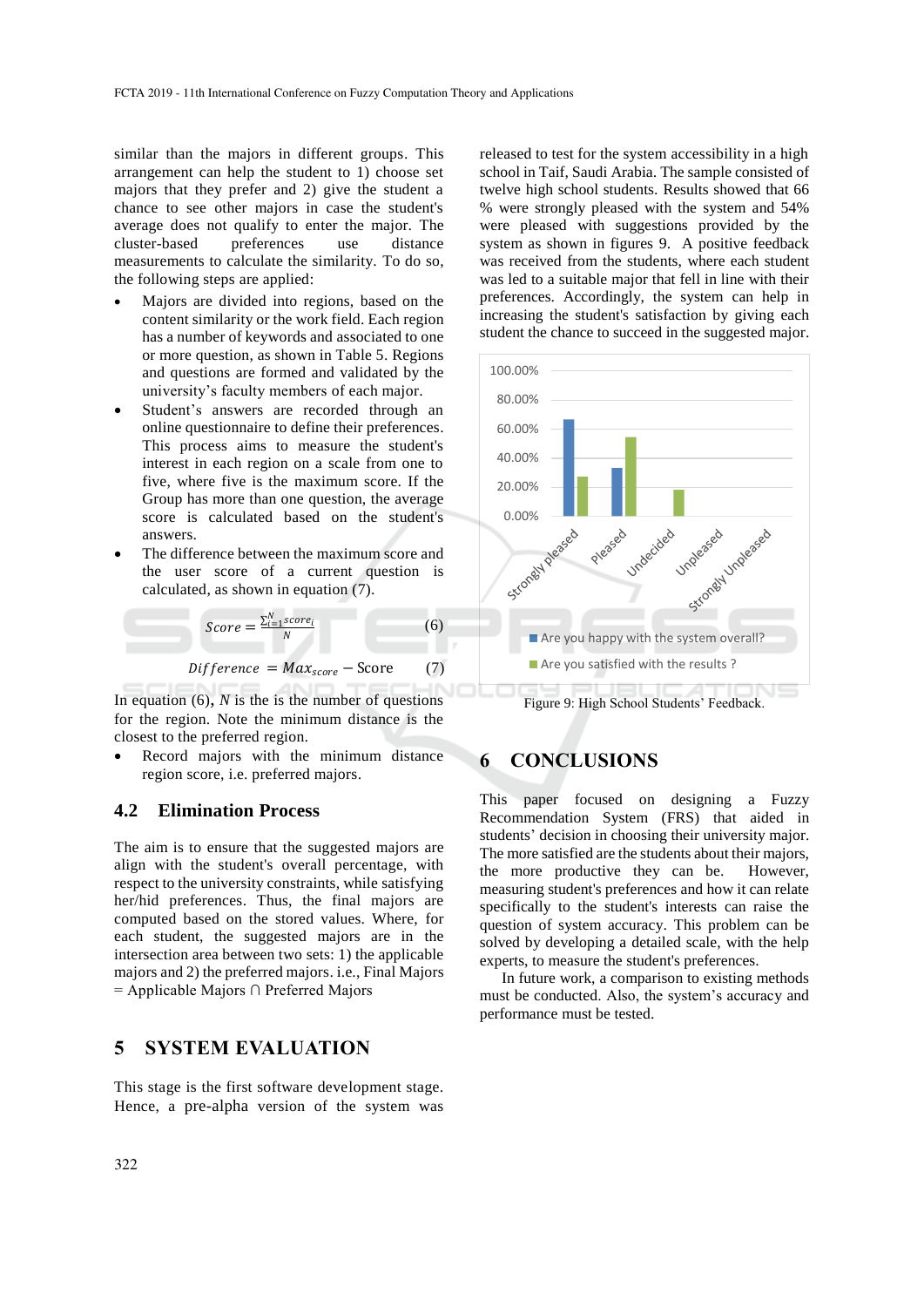| <b>The Science Path Regions</b> |                                                                                   |                           |                                                |
|---------------------------------|-----------------------------------------------------------------------------------|---------------------------|------------------------------------------------|
| <b>Region</b>                   | <b>Majors</b>                                                                     | <b>Similarity</b>         | <b>Keywords</b>                                |
| One                             | Medicine                                                                          | Content                   | Anatomy                                        |
| Two                             | Medicine - Microbiology                                                           | Content                   | Immune System - Diseases                       |
| Three                           | Medicine –Nursing – Physical Therapy                                              | Working field             | <b>Medical Care</b>                            |
| Four                            | Chemistry – Food Science and Nutrition                                            | Content                   | Food Science                                   |
| Five                            | Pharmacy – Biotechnology – Chemistry                                              | Content                   | $\overline{\text{Formulation}} - \text{Drugs}$ |
| <b>Six</b>                      | Radiology - Physics                                                               | Content                   | Radiation                                      |
| Seven                           | Mathematics                                                                       | $-$                       | Calculus – Numbers                             |
| Eight                           | Accounting                                                                        | $\sim$                    | Finances - management                          |
| Nine                            | Interior Design - Architectural Engineering                                       | Content                   | Design -Building (Interior /Exterior)          |
| Ten                             | Computer Science – Information Technology – Computer<br>Engineering               | Content / $Work$<br>filed | Programming/computers                          |
| Eleven                          | Laboratory - Microbiology - Chemistry                                             | Content                   | $Labs - substance$                             |
| Twelve                          | Biology - Microbiology - Zoology                                                  | Content                   | Living Organisms                               |
| Thirteen                        | Physics                                                                           | $-$                       | Natural Laws                                   |
| Fourteen                        | Industrial engineering                                                            | $---$                     | Assembly, Numbers                              |
|                                 | <b>The Art Path Regions</b>                                                       |                           |                                                |
| <b>Region</b>                   | <b>Majors</b>                                                                     | <b>Similarity</b>         | <b>Keywords</b>                                |
| One                             | English - Arabic                                                                  | Languages                 | Languages                                      |
| Two                             | Arabic - Al-Shari'a                                                               | Content                   | Arabic                                         |
| Three                           | Al-Shari'a - Systems - Islamic Culture                                            | Content                   | Religion                                       |
| Four                            | Al-qara'at, Sciences of Quran                                                     | Content                   | Al-Quran                                       |
| Five                            | $Al-Shari'a - Laws$                                                               | Content                   | <b>Islamic Law</b>                             |
| <b>Six</b>                      | Economic and Finance-Management-Marketing-Management<br><b>Information System</b> | Content                   | Administration                                 |
| Seven                           | <b>Graphical Design</b>                                                           | --                        | Computer -Design                               |
| Eight                           | Fabric Design and Fashion                                                         |                           | Design - Fashion                               |
| Nine                            | Media and Communication Science                                                   | $\overline{a}$            | Media                                          |
| Ten                             | Art                                                                               | $-$                       | Art                                            |
| Eleven                          | <b>Sports</b>                                                                     | $\overline{a}$            | Sport                                          |
| Twelve                          | Psychology - Early childhood                                                      | Work field                | Behaviour - psychology                         |

#### Table 5: Preferences regions based on similarities.

## **REFERENCES**

- Ahmar, M. A. (2012). A Prototype Rule-based Expert System with an Object-Oriented Database for University Undergraduate Major Selection.
- Ali, M. S. (n.d.). A Neuro-Fuzzy Inference System For Student Modeling In Web-based tutoring system.
- Amer Al-Badarenah, J. A. (2016). An Automated Recommender System for Course Selection. *International Journal of Advanced Computer Science and Applications*.
- Azene Zenebe, A. F. (2009). Representation, similarity measures and aggregation methods using fuzzy sets for content-based recommender systems. Fuzzy Sets and Systems, pp. Volume 160, Issue 1, Pages 76-94.
- Burke, R. (2000). Knowledge-based recommender systems. *Encyclopedia of Library and Information Science*, 175- 186.
- Desi Purwanti Kusumaningrum, N. A. ( 2017, April). Recommendation System for Major University Determination Based on Student's Profile and Interest. *Journal of Applied Intelligent System (e-ISSN: 2502-*

*9401 | p-ISSN: 2503-0493),* pp. Vol. 2 No. 1, pp. 21 – 28.

- Elham S.Khorasani, Z. Z. (2016). A Markov Chain Collaborative Filtering Model for Course Enrollment Recommendations. IEEE *International Conference on Big Data (Big Data)*, pp. 3484 - 3490.
- Enes Erkan, Ç. T. (2016). A Fuzzy Expert System for Risk Self-Assessment of Chronic Diseases. *IOSR Journal of Computer Engineering* (IOSR-JCE), pp. PP 29- 33.
- Francesco Ricci, L. R. (2011). *Introduction to Recommender Systems.* New York: Springer Science+Business Media, LLC.
- Holland, J. H. (1992). *Adaptation in natural and artificial systems: an introductory analysis with applications to biology, control, and artificial intelligence*. MIT press.
- Jang, J. S. (1997). Neuro-fuzzy and soft computing-a computational approach to learning and machine intelligence. IEEE *Transactions on automatic control*, pp. 42(10), 1482-1484.
- Jang, J.-S. R. (1997). *Neuro-fuzzy and soft computing: a computational approach to learning and Machine learning*. Ann Arbor: Prentice Hall, 1997.